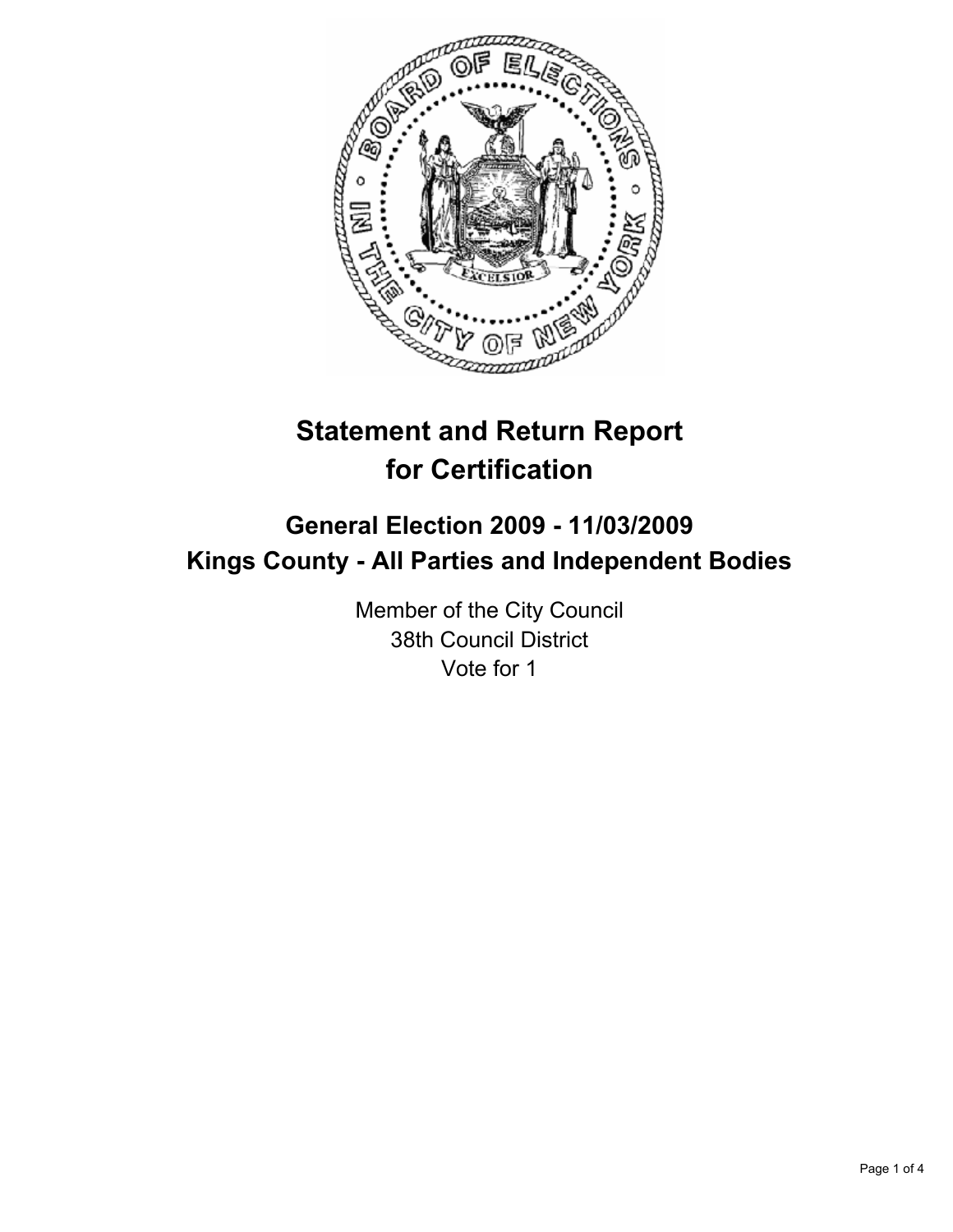

# **Assembly District 44**

| <b>PUBLIC COUNTER</b>               | 729 |
|-------------------------------------|-----|
| <b>EMERGENCY</b>                    | 23  |
| ABSENTEE/MILITARY                   | 9   |
| <b>AFFIDAVIT</b>                    | 14  |
| <b>Total Ballots</b>                | 775 |
| SARA M GONZALEZ (DEMOCRATIC)        | 428 |
| ALLAN E ROMAGUERA (REPUBLICAN)      | 86  |
| ALLAN E ROMAGUERA (CONSERVATIVE)    | 13  |
| SARA M GONZALEZ (WORKING FAMILIES)  | 107 |
| <b>CURTIS SHINGLETON (WRITE-IN)</b> |     |
| DAVID PACHETSKY (WRITE-IN)          | 1   |
| <b>Total Votes</b>                  | 636 |
| Unrecorded                          | 139 |

# **Assembly District 48**

| <b>PUBLIC COUNTER</b>              | 1,043 |
|------------------------------------|-------|
| <b>EMERGENCY</b>                   | 2     |
| ABSENTEE/MILITARY                  | 17    |
| <b>AFFIDAVIT</b>                   | 5     |
| <b>Total Ballots</b>               | 1,067 |
| SARA M GONZALEZ (DEMOCRATIC)       | 471   |
| ALLAN E ROMAGUERA (REPUBLICAN)     | 153   |
| ALLAN E ROMAGUERA (CONSERVATIVE)   | 16    |
| SARA M GONZALEZ (WORKING FAMILIES) | 43    |
| <b>Total Votes</b>                 | 683   |
| Unrecorded                         | 384   |

## **Assembly District 49**

| <b>PUBLIC COUNTER</b>              | 433 |
|------------------------------------|-----|
| <b>EMERGENCY</b>                   | 0   |
| ABSENTEE/MILITARY                  | 10  |
| <b>AFFIDAVIT</b>                   | 8   |
| <b>Total Ballots</b>               | 451 |
| SARA M GONZALEZ (DEMOCRATIC)       | 173 |
| ALLAN E ROMAGUERA (REPUBLICAN)     | 94  |
| ALLAN E ROMAGUERA (CONSERVATIVE)   | 19  |
| SARA M GONZALEZ (WORKING FAMILIES) | 9   |
| <b>Total Votes</b>                 | 295 |
| Unrecorded                         | 156 |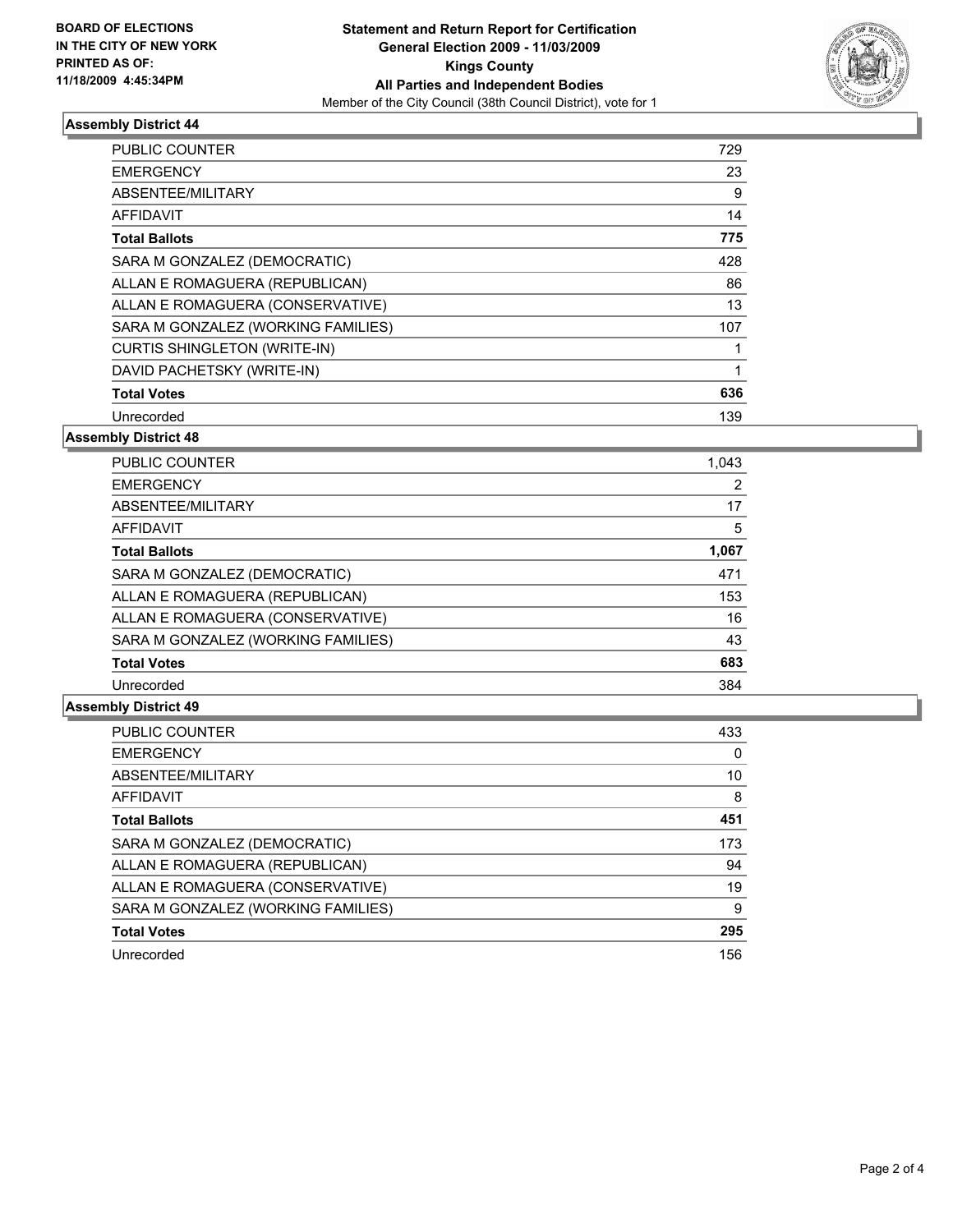

# **Assembly District 51**

| <b>PUBLIC COUNTER</b>              | 9,051 |
|------------------------------------|-------|
| <b>EMERGENCY</b>                   | 35    |
| ABSENTEE/MILITARY                  | 128   |
| AFFIDAVIT                          | 122   |
| <b>Total Ballots</b>               | 9,336 |
| SARA M GONZALEZ (DEMOCRATIC)       | 5,441 |
| ALLAN E ROMAGUERA (REPUBLICAN)     | 1,038 |
| ALLAN E ROMAGUERA (CONSERVATIVE)   | 166   |
| SARA M GONZALEZ (WORKING FAMILIES) | 586   |
| <b>Total Votes</b>                 | 7,231 |
| Unrecorded                         | 2.105 |

# **Assembly District 52**

| <b>PUBLIC COUNTER</b>              | 654 |
|------------------------------------|-----|
| <b>EMERGENCY</b>                   | 0   |
| ABSENTEE/MILITARY                  | 11  |
| <b>AFFIDAVIT</b>                   | 9   |
| <b>Total Ballots</b>               | 674 |
| SARA M GONZALEZ (DEMOCRATIC)       | 412 |
| ALLAN E ROMAGUERA (REPUBLICAN)     | 66  |
| ALLAN E ROMAGUERA (CONSERVATIVE)   | 7   |
| SARA M GONZALEZ (WORKING FAMILIES) | 92  |
| <b>Total Votes</b>                 | 577 |
| Unrecorded                         | 97  |

# **Assembly District 60**

| <b>PUBLIC COUNTER</b>              | 507 |
|------------------------------------|-----|
| <b>EMERGENCY</b>                   | 0   |
| ABSENTEE/MILITARY                  | 6   |
| AFFIDAVIT                          | 5   |
| <b>Total Ballots</b>               | 518 |
| SARA M GONZALEZ (DEMOCRATIC)       | 251 |
| ALLAN E ROMAGUERA (REPUBLICAN)     | 99  |
| ALLAN E ROMAGUERA (CONSERVATIVE)   | 19  |
| SARA M GONZALEZ (WORKING FAMILIES) | 14  |
| <b>Total Votes</b>                 | 383 |
| Unrecorded                         | 135 |